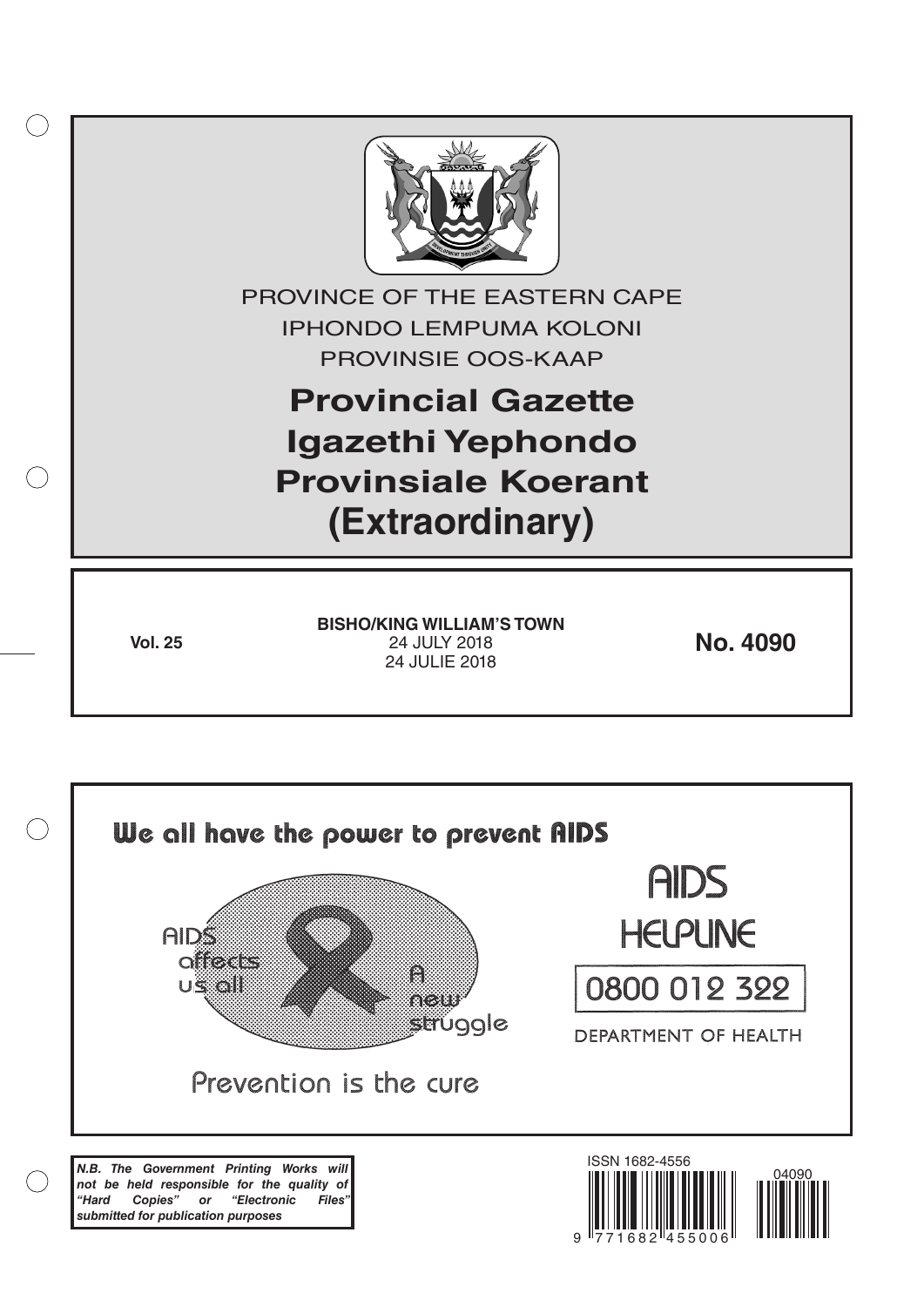# **IMPORTANT NOTICE:**

**The GovernmenT PrinTinG Works Will noT be held resPonsible for any errors ThaT miGhT occur due To The submission of incomPleTe / incorrecT / illeGible coPy.**

**no fuTure queries Will be handled in connecTion WiTh The above.**

#### **CONTENTS**

|                                                                                                    | Gazette<br>No. | Page<br>No. |
|----------------------------------------------------------------------------------------------------|----------------|-------------|
| <b>GENERAL NOTICES • ALGEMENE KENNISGEWINGS</b>                                                    |                |             |
| Local Government: Municipal Electoral Act, 2000: Ward 29 of the Mbhashe [EC121] and Ward 03 of the | 4090           |             |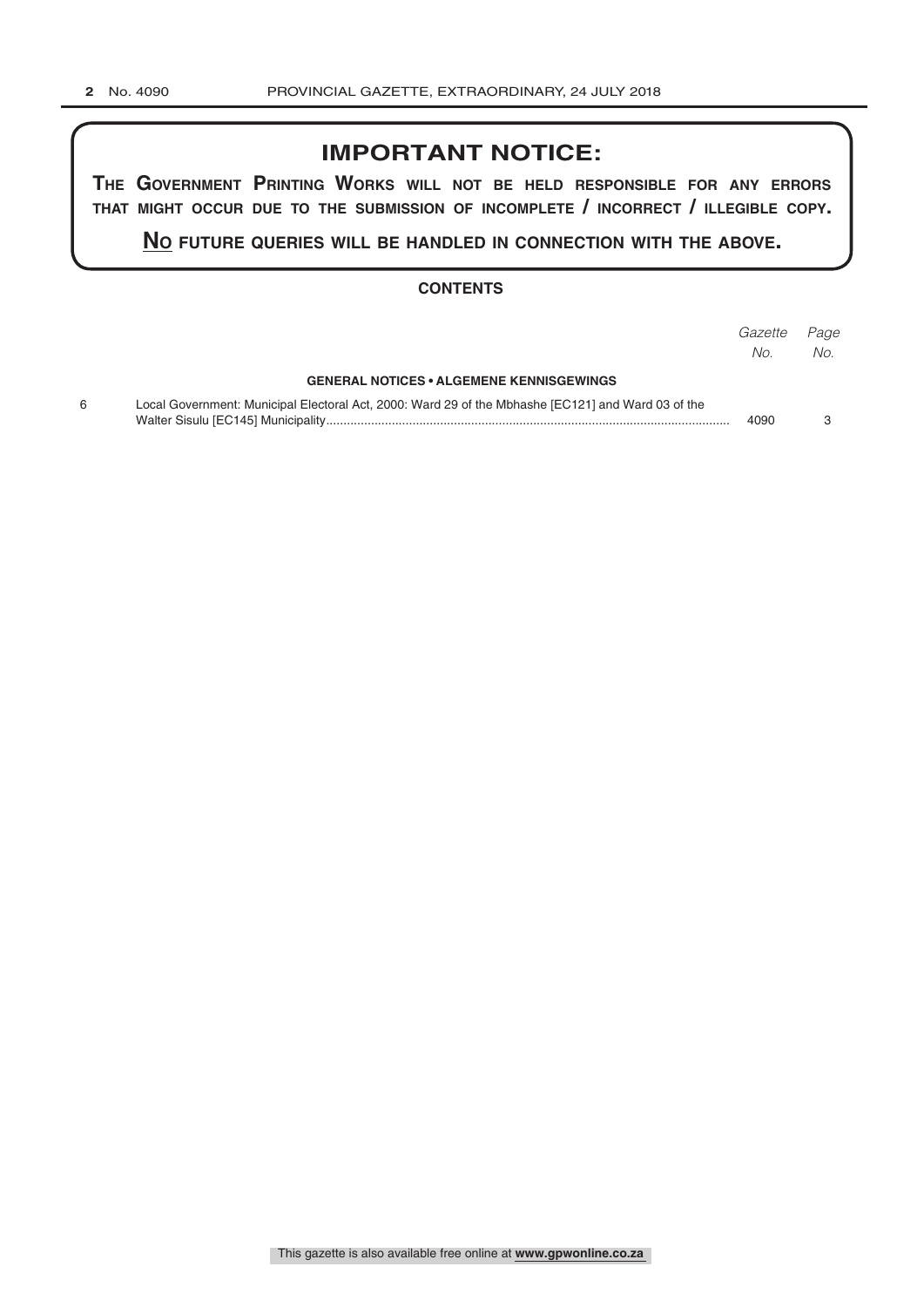# General Notices • Algemene Kennisgewings

#### **NOTICE 6 OF 2018**

# **ELECTORAL COMMISSION**

# **ELECTION TIMETABLE**

The Electoral Commission hereby gives notice that it has in terms of section 11 of the Local Government: Municipal Electoral Act, 2000, compiled the election timetable set out below to apply to the municipal by-elections to be held on 08 August 2018 in respect of Ward 29 of the Mbhashe [EC121] and Ward 03 of the Walter Sisulu [EC145] Municipality as proclaimed by Provincial Notice number 122 of 2018 as published in the Provincial Gazette Extraordinary No 4083 of the Eastern Cape, dated 13 June 2018. A reference to "section" in this election timetable is a reference to that section in the Local Government: Municipal Electoral Act, 2000 (Act No. 27 of 2000).

## **Cut-off time for act to be performed**

1 An act required in terms of this Act to be performed by not later than a date in the election timetable must be performed before 17:00 on that date, unless otherwise specified.

#### **Certification of the voters' roll**

2 By 16 July 2018 chief electoral officer must certify the segments of the voters' roll for the voting districts to be used in the by-elections in terms of section 6(2)(a).

#### **Notice that lists of addresses of voting stations are available for inspection**

3 By 16 July 2018 the chief electoral officer must give notice that copies of a list of voting stations and their addresses will be available for inspection at the office of the Commission's local representative in terms of section 19(5).

### **Notice of route of mobile voting stations**

4 If the Commission decides to use mobile voting stations in the byelections, the Commission must by 20 July 2018 give notice of the route, including the locations and estimated times of stopping of each mobile voting station in terms of section 22(1).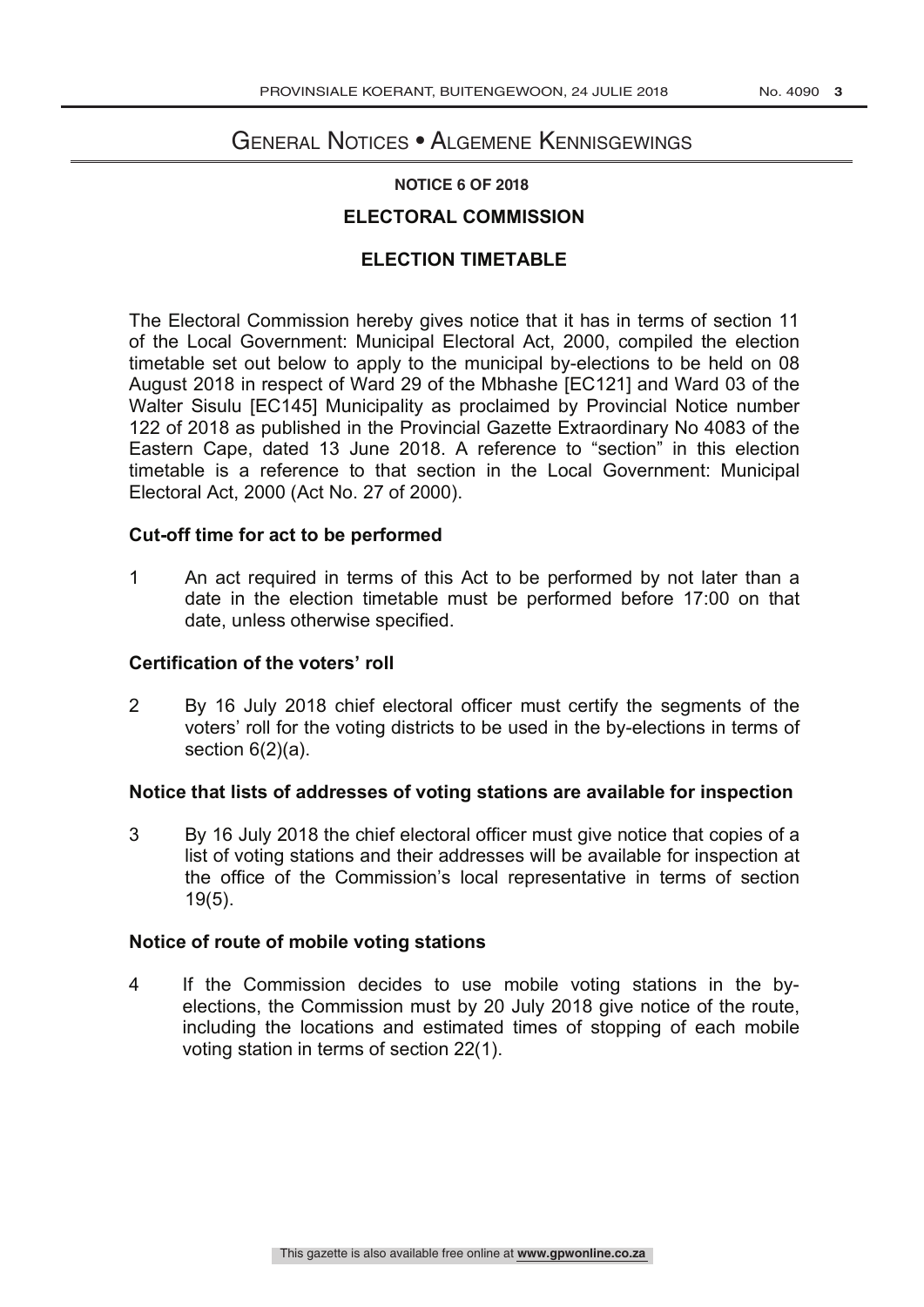#### **Cut–off date for nomination of ward candidates to contest an election**

5 By no later than 18 July 2018 at 17h00, the nomination of a person to contest the by-election in a municipality as a ward candidate must be submitted to the Commission's local representative on a prescribed form and in the prescribed manner in terms of section 17(1).

#### **Cut–off date for compilation and certification of ward candidate lists**

6 By 23 July 2018 the Commission must compile for each ward a list of ward candidates, certify those lists for that by-election, and keep copies of the lists available at the office of the Commission's local representative in terms of section 18 (1).

#### **Cut-off date for issuing certificates**

7 By 23 July 2018 the Commission must issue to each ward candidate contesting the by-election, a prescribed certificate in terms of section  $18(1)(d)$ .

#### **Application for special vote**

8 10(1) By no later than 27 July 2018 a voter may apply in terms of Regulation 28B (1) to cast special vote within the voting district where she or he is registered. [Applications for special votes will only be received from 23 July 2018]

(2) On 07 August 2018 voters who had successfully applied to cast their special votes at the voting station, may visit the voting station between 08h00 and 17h00 to cast their special votes.

(3) On 07 August 2018 voting officers must visit voters who had successfully applied to cast their special votes at their places of residence, to afford them the opportunity to cast their votes there.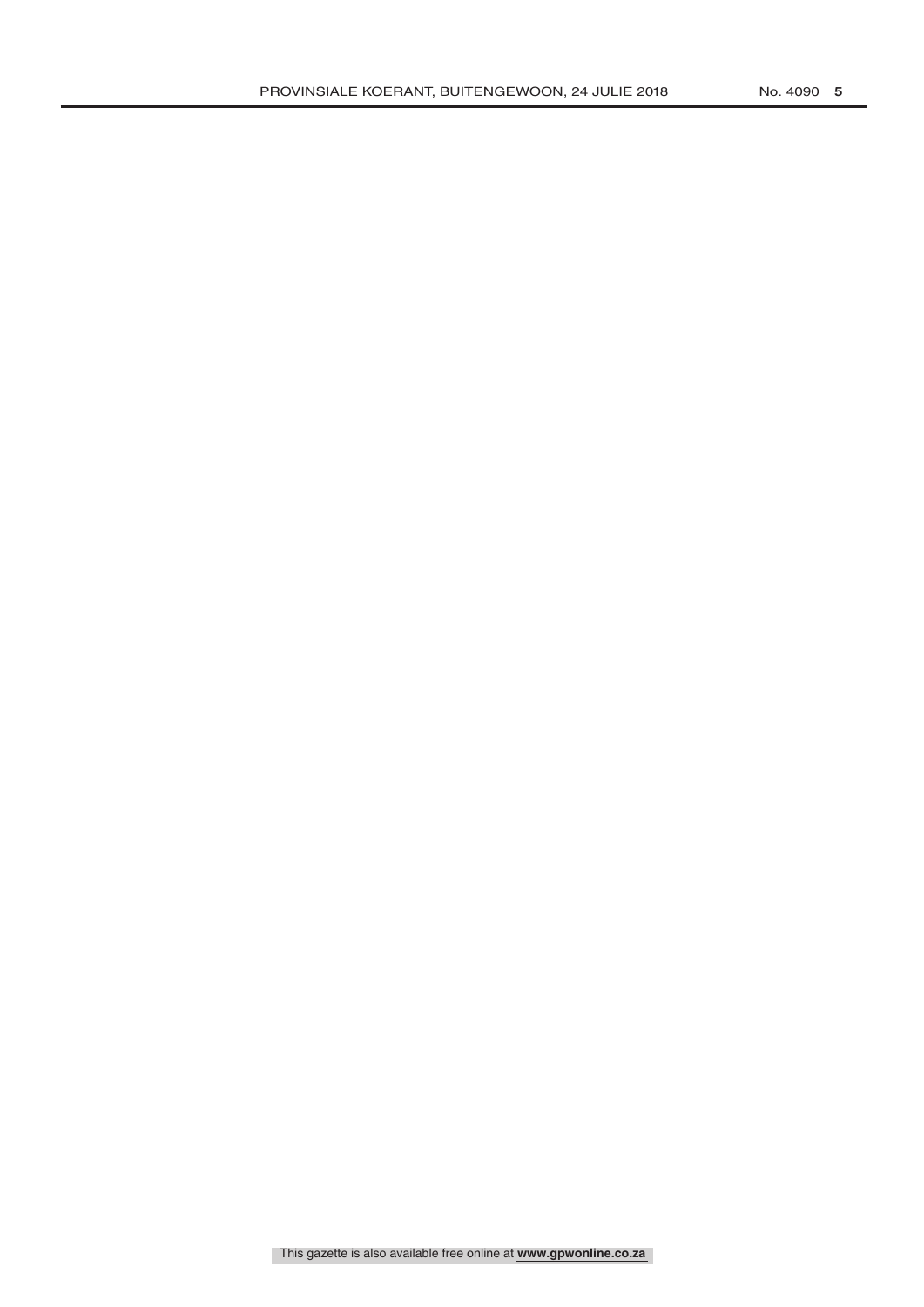This gazette is also available free online at **www.gpwonline.co.za**